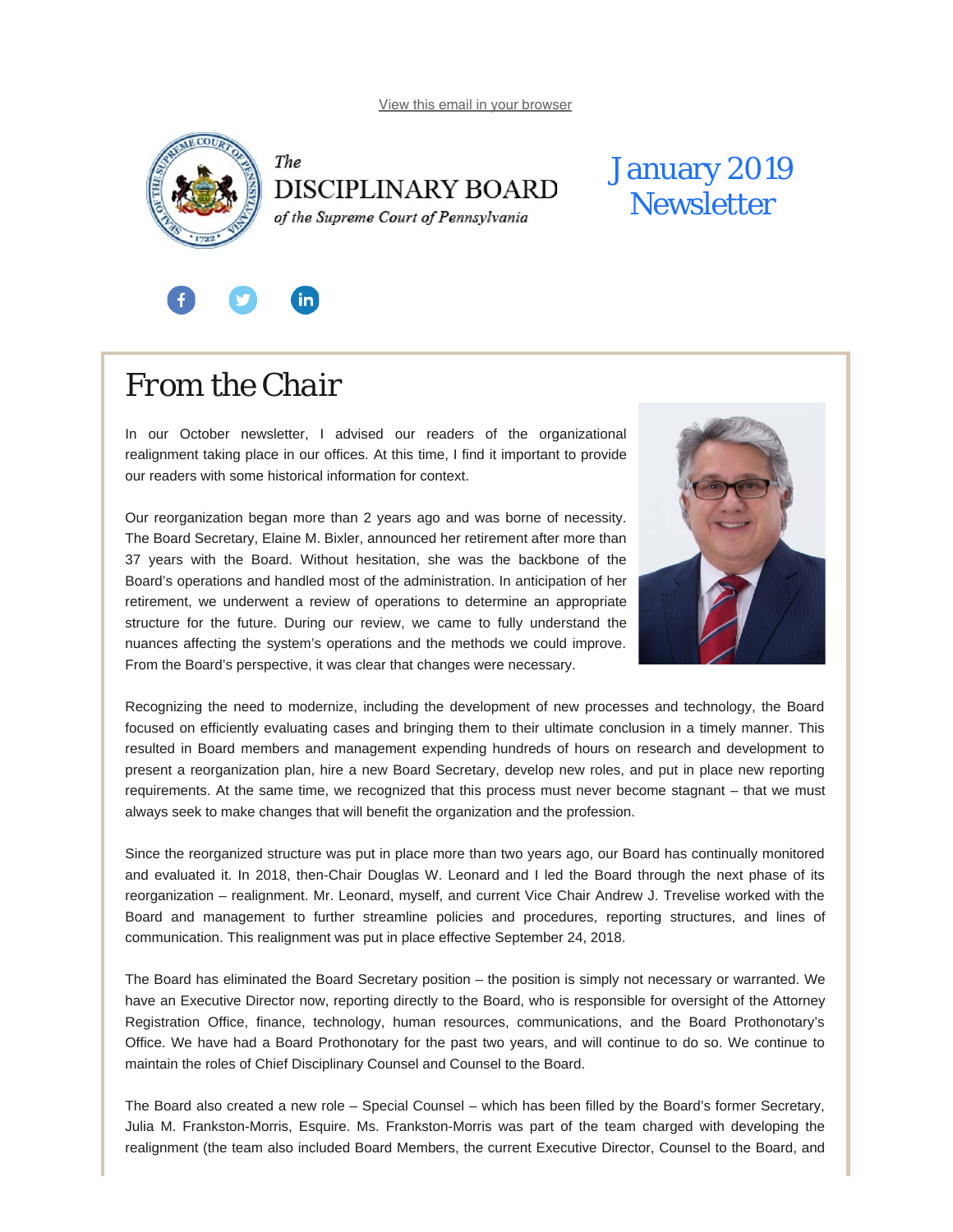the Board Prothonotary). This role was developed to, among other things, assist hearing committee members in the performance of their duties. In recent years, the Board has provided more training sessions for hearing committee members than it has ever previously done. The role of the hearing committees remains unchanged. Special Counsel will provide these members with procedural guidance, monitor the progress of the cases, and provide relevant research for the committees to enhance consistency of discipline. The authority and responsibility to author and file reports and recommendations continues to reside solely with the committees.

In addition, the Board is seeking to expand the ability for the Board to appoint Senior Hearing Committee Members and Special Counsel to serve as Special Masters.

The goal of this realignment is to move cases through the system in a more efficient and effective manner. This Board is committed to ensuring cases do not languish within the system and the elimination of unnecessary delays.

Pennsylvania's attorney regulation system is, and has been since its creation in 1972, self-regulatory. Regulating and representing an attorney population of more than 75,000 (more than 65,000 actively licensed attorneys) is a significant task. With six offices around the state, 70 employees, and the receipt of more than 4,000 complaints annually, the charge upon this organization is great. Each member of the Board takes his or her role very seriously and understands that it is a privilege and an honor to serve in the capacity of Disciplinary Board Member. Accordingly, we each take our role seriously when adjudicating matters and overseeing the entirety of the organization.

Our self-regulatory system is thriving and its continuous evolution is necessary to maintain such an organization. The system is more professional than ever with talented and dedicated staff, management, and Board members. Our staff are better trained for the important roles they fill for the citizens of the Commonwealth and for the more than 75,000 Pennsylvania attorneys. A complacent, or nostalgic, view of our regulatory system is simply not a solution to the ever-changing needs of the profession – continuous review and constructive change is. This Board seeks to ensure the public, the profession, and the Court that we will continually evaluate our organization to maintain it as one of the finest Attorney Regulatory systems in the nation.

Brian J. Cali, Esquire Board Chair

# *Social Media*

Don't forget to like us on **[Facebook](https://www.facebook.com/DBoardPA)**, follow us on **[Twitter](https://twitter.com/DBoardPa)**, and connect with us on **[LinkedIn](https://www.linkedin.com/company/pennsylvania-disciplinary-board/)** for more news and information.

# *Discipline Imposed*

October 1 - December 31, 2018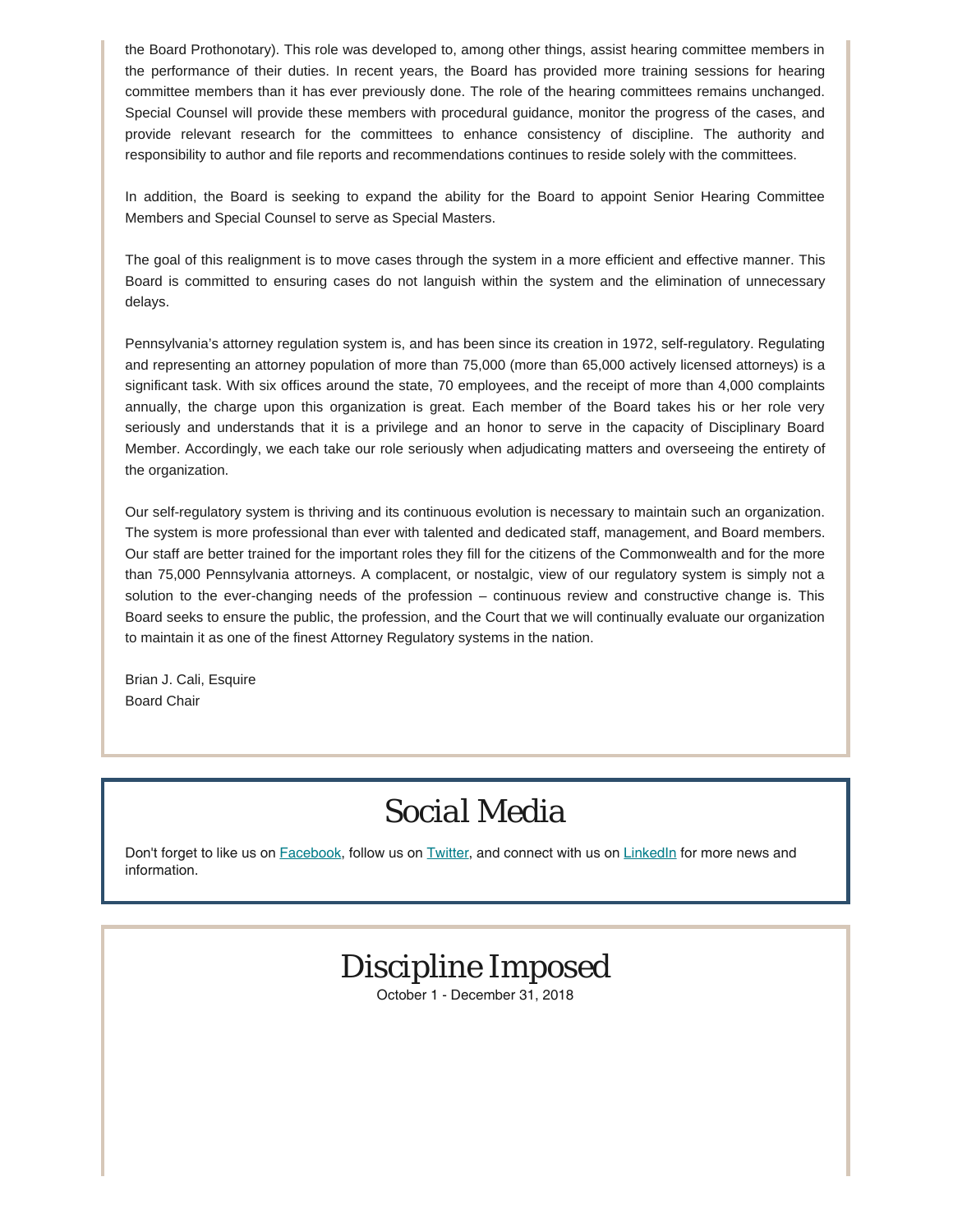

### **Suspension**

[Arthur J. Smith](http://www.pacourts.us/assets/opinions/DisciplinaryBoard/out/73DB2015-Smith.pdf) **[Carl Louis Epstein](http://www.pacourts.us/assets/opinions/DisciplinaryBoard/out/Epstein%20Order.pdf)** [Stuart I. Rich](http://www.pacourts.us/assets/opinions/DisciplinaryBoard/out/Rich Order.pdf) **[John Andrew Klamo](http://www.pacourts.us/assets/opinions/DisciplinaryBoard/out/Klamo Order.pdf)** [Robert B. MacIntyre](http://www.pacourts.us/assets/opinions/DisciplinaryBoard/out/104DB2018-MacIntyre.pdf) [Sharmil Donzella McKee](http://www.pacourts.us/assets/opinions/DisciplinaryBoard/out/169DB2018-McKee.pdf) [John Ari Lefkowitz](http://www.pacourts.us/assets/opinions/DisciplinaryBoard/out/Lefkowitz%20RD%20Order.pdf) [Louis Alfred Piccone](http://www.pacourts.us/assets/opinions/DisciplinaryBoard/out/102DB2018-Piccone.pdf) [Thomas Peter Gannon](http://www.pacourts.us/assets/opinions/DisciplinaryBoard/out/123DB2017-Gannon.pdf)

**Temporary Suspension** [Dory L. Sater](http://www.pacourts.us/assets/opinions/DisciplinaryBoard/out/Sater%20Order.pdf) [Edward James Haushas, II](http://www.pacourts.us/assets/opinions/DisciplinaryBoard/out/Kaushas%20ETS.pdf)

### **Disbarment**

**[Robert Henry Leiner](http://www.pacourts.us/assets/opinions/DisciplinaryBoard/out/Leiner%20Order.pdf)** [Frank N. Tobolsky](http://www.pacourts.us/assets/opinions/DisciplinaryBoard/out/Tobolsky%20Order.pdf) [Nathan Daniel Lyle](http://www.pacourts.us/assets/opinions/DisciplinaryBoard/out/189DB2017-Lyle.pdf) [Carl J. Greco](http://www.pacourts.us/assets/opinions/DisciplinaryBoard/out/Greco%20Order.pdf) [Michael Christopher Gallo](http://www.pacourts.us/assets/opinions/DisciplinaryBoard/out/121DB2017-Gallo.pdf) [Joshua Lawrence Gayl](http://www.pacourts.us/assets/opinions/DisciplinaryBoard/out/79DB2016-Gayl.pdf) [Michael Elias Stosic](http://www.pacourts.us/assets/opinions/DisciplinaryBoard/out/Stosic%20RD%20Order.pdf) [Sandy N. Webb](http://www.pacourts.us/assets/opinions/DisciplinaryBoard/out/Certified%20Copy%20-%20Disbarment%20Webb.pdf) [Raheem S. Watson](http://www.pacourts.us/assets/opinions/DisciplinaryBoard/out/Certified%20Copy%20-%20Watson.pdf)

### **Public Reprimand**

[Dean I. Weitzman](http://www.pacourts.us/assets/opinions/DisciplinaryBoard/out/140DB2018-Weitzman.pdf) [Eric A. Jobe](http://www.pacourts.us/assets/opinions/DisciplinaryBoard/out/31DB2018-Jobe.pdf) [Tami L. Fees](http://www.pacourts.us/assets/opinions/DisciplinaryBoard/out/123DB2018-Fees.pdf) [Joseph F. Nicotero](http://www.pacourts.us/assets/opinions/DisciplinaryBoard/out/32DB2018-Nicotero.pdf)

# *Articles of Interest*

### **ABA Issues Formal Opinion on Disaster Preparation**

[Formal Opinion 482](https://www.americanbar.org/content/dam/aba/administrative/professional_responsibility/aba_formal_opinion_482.pdf) (September 19, 2018) from the American Bar Association's Standing Committee on Ethics and Professional Responsibility addresses the duties of lawyers in disaster situations. Topics addressed include communication with clients, protection of documents, funds, and other property, and the use of technology to minimize risk.

The opinion first notes that the ABA offers significant resources to lawyers faced with disaster situations on how to prepare for and respond to the effects of disasters. Lawyers may obtain information on: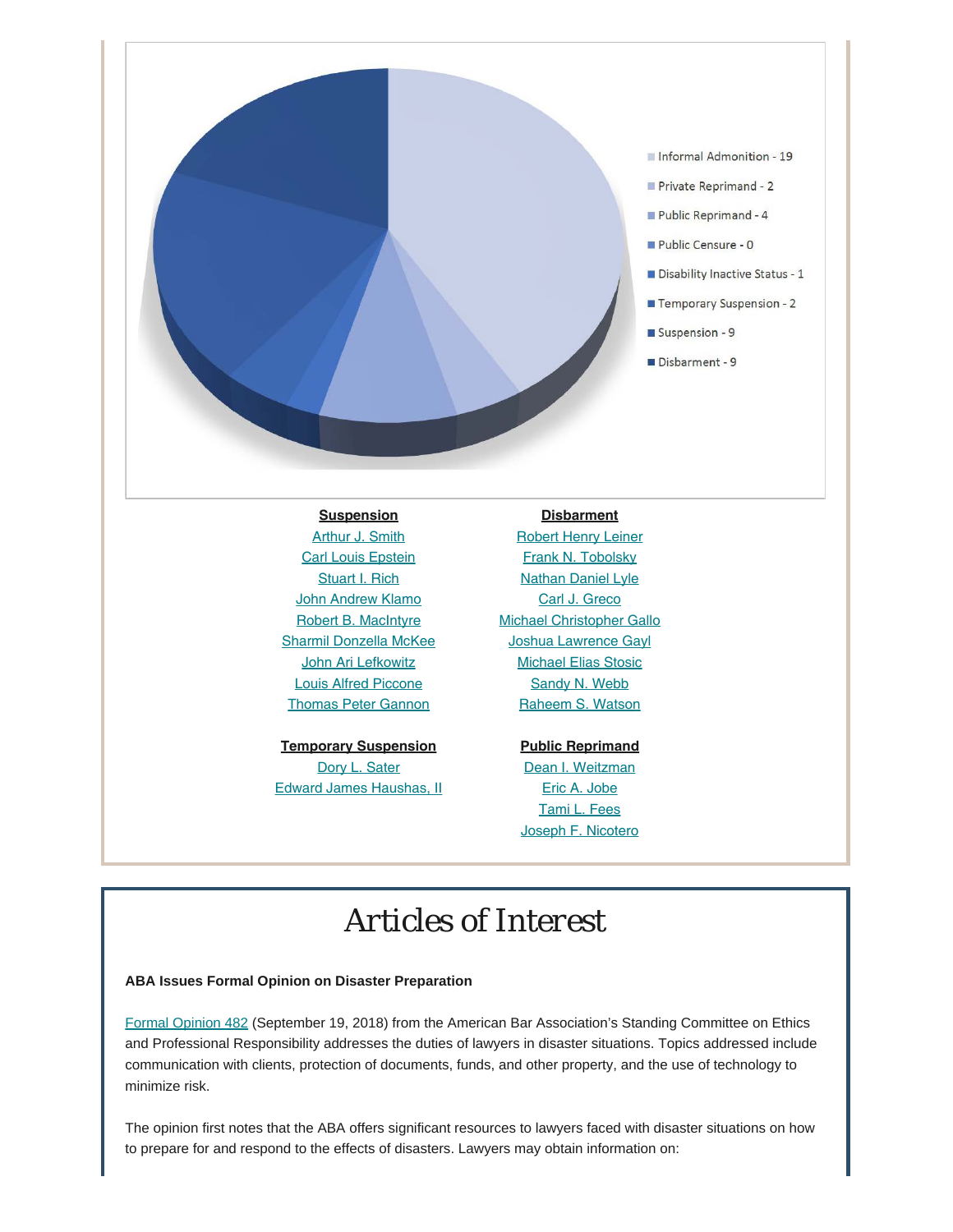- obtaining insurance;
- types and methods of information retention; and
- steps to take immediately after a disaster to assess damage and rebuild.

The Opinion notes that lawyers have an obligation under  $Rule 1.4$  to communicate with clients to assure them their legal needs will be met and to advise of any issues the disaster causes. It states that in order to contact clients quickly in the event of a disaster, the lawyer should maintain, or be able to create on short notice, electronic or paper lists of current clients and their contact information. This information should be stored in a way that it will be accessible even in the event of a disaster.

The lawyer should inform the client whether the lawyer remains available to handle the client's matters, or, alternatively, if the lawyer is unavailable because of the disaster's effects. The lawyer may need to withdraw if the circumstances render appropriate representation impossible.

While the duty to communicate under Rule 1.4 is paramount, the lawyer should also be mindful of the requirements of [Rule 1.1](https://www.americanbar.org/groups/professional_responsibility/publications/model_rules_of_professional_conduct/rule_1_1_competence/) to maintain reasonable proficiency in technology, and [Rule 1.6](https://www.americanbar.org/groups/professional_responsibility/publications/model_rules_of_professional_conduct/rule_1_6_confidentiality_of_information/) regarding disclosure of confidential matters.

The second area of concern is with preservation of documents. The Opinion notes that in a disaster, the lawyer may not have access to paper files. Therefore, the lawyer should evaluate in advance the need to store storing files electronically so that they will have access to those files via the Internet if they have access to a working computer or smart device after a disaster. If Internet access to files is provided through a cloud service, the lawyer should choose a reputable company and take reasonable steps to ensure that the confidentiality of client information is preserved, and that the information is readily accessible to the lawyer. The opinion notes that if documents or other property with intrinsic value is lost, the lawyer must notify both current and former clients and make reasonable efforts to reconstruct such documents or obtain copies from other sources.

Lawyers also must take reasonable steps in the event of a disaster to ensure access to funds the lawyer is holding in trust. The lawyer should consider a succession plan in the event of his or her death or unavailability. The lawyer should also consider that a disaster may affect the financial institution in which funds are held, or the lawyer's ability to communicate with the financial institution. If funds are inaccessible for any reason, the lawyer should communicate with the clients about that fact and timelines for accessibility.

The Opinion addresses other issues such as withdrawal from representation after a disaster, advertising and solicitation, and representation of clients by displaced lawyers in another jurisdiction, and out-of-state lawyers providing representation to disaster victims.

The Opinion concludes, "By proper advance preparation and taking advantage of available technology during recovery efforts, lawyers will reduce the risk of violating professional obligations after a disaster."

#### **Supreme Court Reinstates Former Top Prosecutor**

By [order entered November 15, 2018](http://www.pacourts.us/assets/opinions/DisciplinaryBoard/out/49DB2014-R-Nichols.pdf), the Supreme Court of Pennsylvania reinstated the license of Lynn Marietta Nichols, the former Assistant Chief of Homicide in the Philadelphia District Attorney's Office. Nichols was [suspended](http://www.pacourts.us/assets/opinions/DisciplinaryBoard/out/49DB2014-Nichols.pdf) for thirty months in 2014 after conviction of criminal mischief for actions she took in her official capacity first to help and later to retaliate against a man with whom she was personally involved.

The Disciplinary Board recommended Nichols's reinstatement after finding that she had complied with al the terms of her criminal probation, worked as a legal secretary, kept herself current on legal matters, and taken steps to deal with stress which an expert witness testified was a factor in her misconduct. The Hearing Committee that heard her disciplinary case had recommended she serve a term of disciplinary probation upon reinstatement, but the Disciplinary Board recommended immediate reinstatement without probation, which was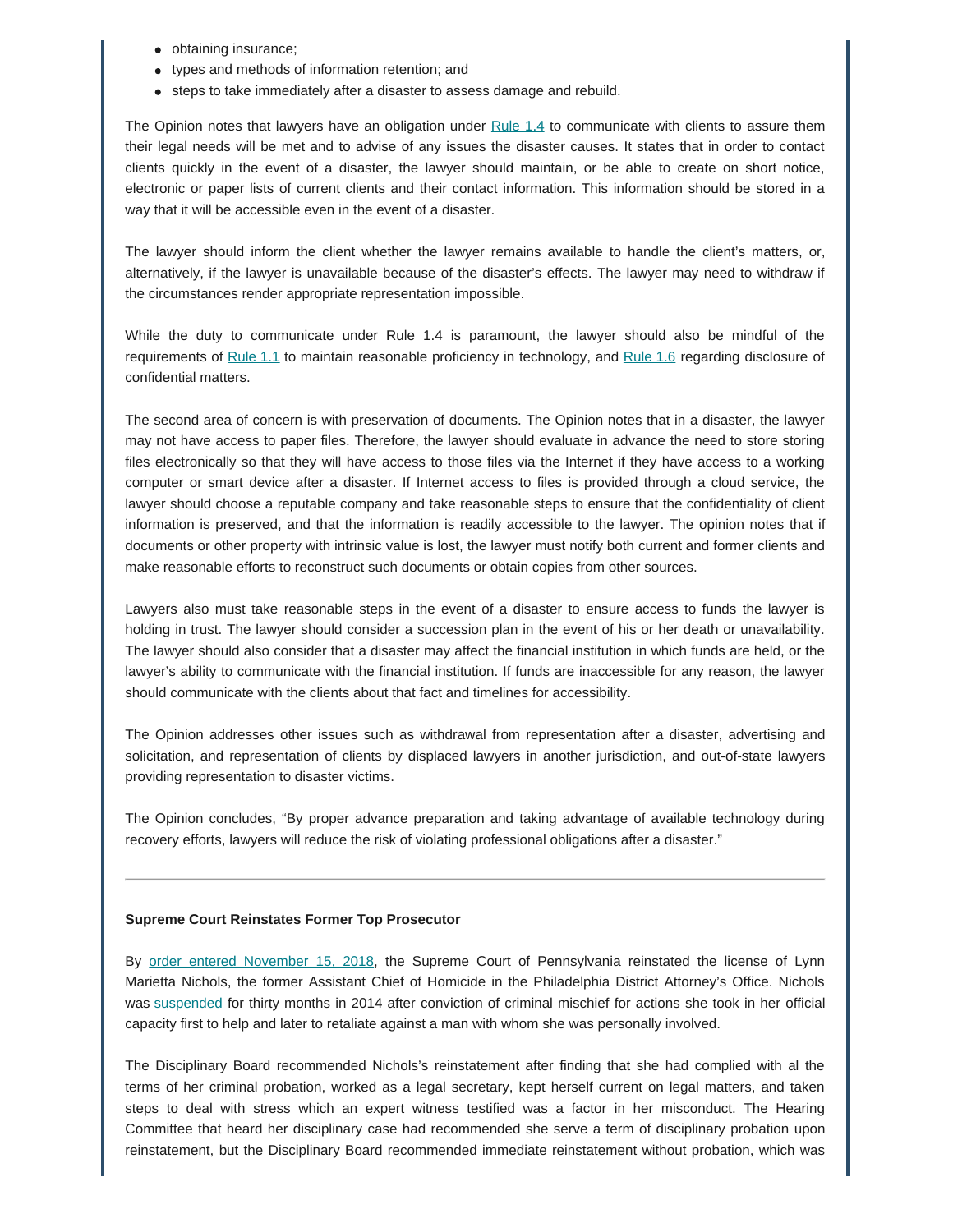accepted by the Supreme Court.

### **Mystery Writers Revoke Award to Controversial Prosecutor**

Discipline isn't the only kind of sanction to which a lawyer can be subject. In November, the [Mystery Writers of](https://mysterywriters.org/about-mwa/) [America](https://mysterywriters.org/about-mwa/) awarded its coveted Grand Master award to [Linda Fairstein](https://www.simonandschuster.com/authors/Linda-Fairstein/1674448), former chief of the sex-crimes unit at the Manhattan District Attorney's Office and author of [twenty mystery novels](http://www.lindafairstein.com/#novels).

Within hours, however, the group was flooded with protests from members. This issue was not literary, but a reaction to Fairstein's role as a supervisor in the prosecution of the [Central Park Five case](https://www.washingtonpost.com/nation/2018/11/30/mystery-writers-group-rescinds-award-sex-crimes-prosecutor-over-her-role-central-park-five-rape-case/?noredirect=on&utm_term=.8414cc7ed0f7&wpisrc=nl_mix&wpmm=1) concerning the beating and rape of a jogger in Central Park in 1989. The convictions of the five defendants were vacated in 2002 after a serial rapist admitted to assaulting the victim. Fairstein has continued to defend the prosecution and accuse the defendants of guilt as late as November 2018.

As a result of the outpouring of opposition from its membership, the MWA reversed its decision and [rescinded](https://mysterywriters.org/mystery-writers-of-america-withdraws-fairstein-award/) [the award](https://mysterywriters.org/mystery-writers-of-america-withdraws-fairstein-award/) to Fairstein two days later.

## *Vacancies*

The Supreme Court of Pennsylvania is aided by select boards, committees, commissions and councils consisting of more than 180 appointed volunteers - most, but not all, are lawyers and judges.

The panels have a wide range of responsibilities and functions. Some make recommendations to the Court for amendments, revisions or simplification of court procedural rules. Others regulate the practice of law, oversee continuing legal education for lawyers and administer funds to assist individuals unable to pay for legal services. Still others advise on keeping the courts free of bias and discrimination and on long-range planning.

#### **There are currently seven vacancies on these panels:**

- [Disciplinary Board](http://www.pacourts.us/courts/supreme-court/committees/membership-requirements-for-the-disciplinary-board) Applicants must be members of the Pennsylvania Bar and be knowledgeable about the Pennsylvania Rules of Professional Conduct and Pennsylvania Rules of Disciplinary Enforcement.
- [Juvenile Court Procedural Rules Committee](http://www.pacourts.us/courts/supreme-court/committees/membership-requirements-for-the-juvenile-court-procedural-rules-committee) Applicants should be knowledgeable about the Pennsylvania Rules of Juvenile Court Procedure and experienced in juvenile law practice in Pennsylvania, including dependency and delinquency matters.
- [Pennsylvania Lawyers Fund for Client Security Board](http://www.pacourts.us/courts/supreme-court/committees/membership-requirements-for-the-pennsylvania-lawyers-fund-for-client-security-board) Lawyer applicants should be knowledgeable about the practice of federal or state law in Pennsylvania and about a lawyer's duties to clients.
- [Pennsylvania Lawyers Fund for Client Security Board](http://www.pacourts.us/courts/supreme-court/committees/membership-requirements-for-the-pennsylvania-lawyers-fund-for-client-security-board) Non-lawyer applicants should have an interest in supporting public trust and confidence in the legal profession.
- [Board of Law Examiners](http://www.pacourts.us/courts/supreme-court/committees/membership-requirements-for-the-board-of-law-examiners)  Applicants must be members of the Pennsylvania Bar or jurists. In addition, applicants should be knowledgeable about law school curriculum, legal practice and attorney ethical obligations. Please note that law school faculty may not serve on this Board. Additionally, applicants should not apply for a membership position if, during that position's term of service, they will have immediate family members who will be taking the bar examination or seeking membership in the Pennsylvania Bar.
- [Domestic Relations Procedural Rules Committee](http://www.pacourts.us/courts/supreme-court/committees/membership-requirements-for-the-domestic-relations-procedural-rules-committee)  **Two vacancies**. Applicants should be knowledgeable about the Pennsylvania Rules of Civil Procedure governing domestic relations matters, and experienced in family law practice in Pennsylvania.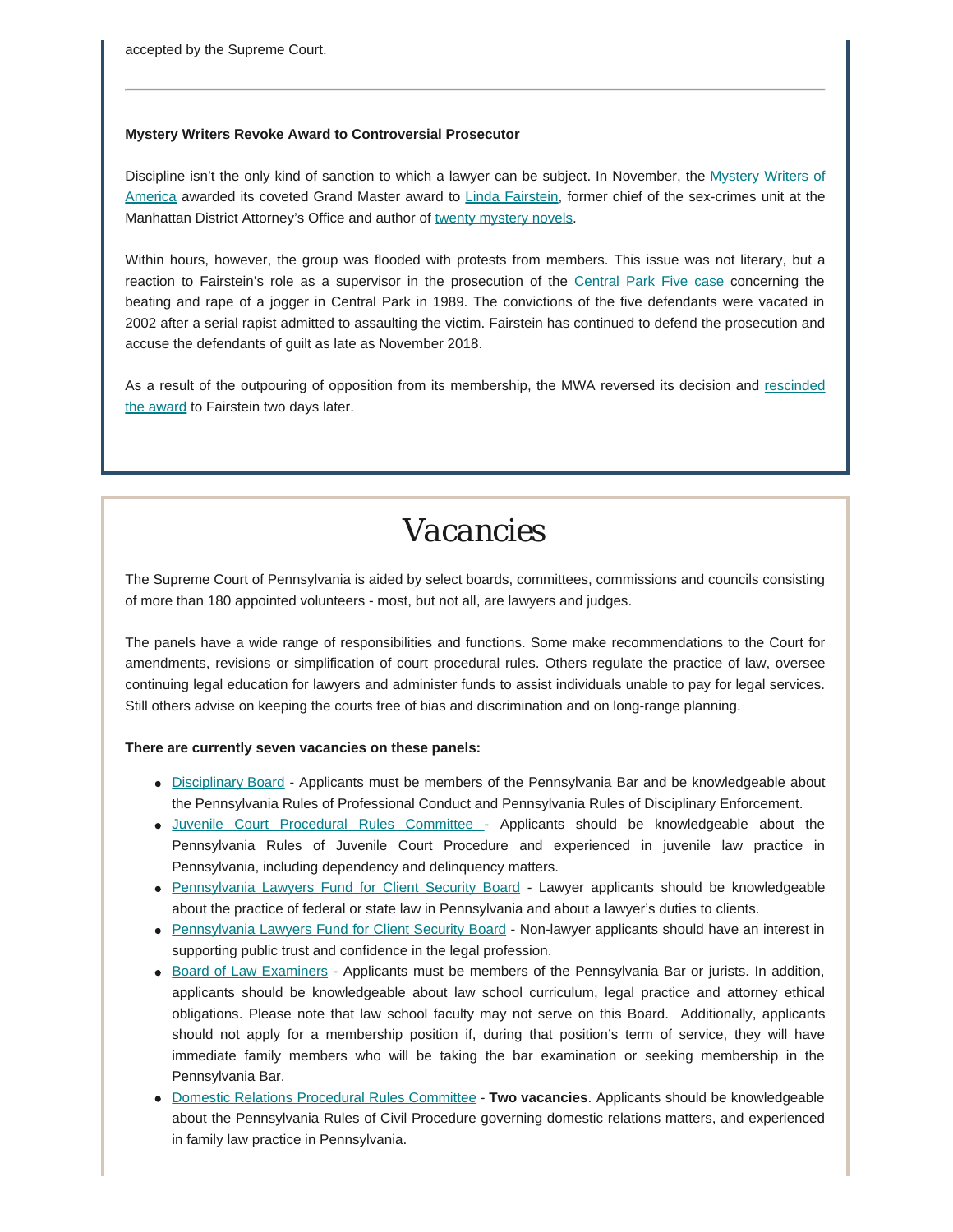# *Disciplinary Board News*



### **Paul Burgoyne, Deputy Chief Counsel, Retires**

On December 31, 2018, Paul J. Burgoyne retired after 37 years with the Office of Disciplinary Counsel, 25 of those years as Deputy Chief Disciplinary Counsel, the second-ranking Disciplinary Counsel in the State.

Mr. Burgoyne graduated from La Salle University and the Rutgers School of Law at Camden. He clerked for a judge of the Court of Common Pleas in Philadelphia and worked in private practice and with the Legal Aid Society of Chester County before joining District I (Philadelphia) of the Office of Disciplinary Counsel as an Assistant Disciplinary Counsel in 1981.

He was named the Counsel-in-Charge of the District I office in May 1987. In

April 1993, he became the Deputy to Chief Counsel John L. Doherty. He continued in that role when Paul J. Killion became Chief Disciplinary Counsel in 2002. As Deputy Chief Disciplinary Counsel, Mr. Burgoyne played an active role in a wide range of roles in the administration of the Office of Disciplinary Counsel.. [Read More](https://www.padisciplinaryboard.org/news-media/news-article/59/paul-burgoyne-deputy-chief-counsel-retires)

# *Rule Changes*

### **Supreme Court Adopts Schedule of Administrative Fees for Discipline, Reinstatement**

Effective November 16, 2018 the Supreme Court of Pennsylvania adopted changes to Rule 208 and 218 of the Rules of Disciplinary Enforcement, providing for administrative fees to be imposed on lawyers in disciplinary or reinstatement proceedings.

[Rule 208\(g\)\(4\)](https://www.pacode.com/secure/data/204/chapter83/chap83toc.html#208.) was amended to include a schedule of administrative fees for disciplinary actions. Prior to the amendment, a fee of \$250 was imposed in all disciplinary actions other than informal admonition. Under the amended rule, the following administrative fees will be assessed in orders imposing discipline.. [Read More](https://www.padisciplinaryboard.org/news-media/news-article/54/supreme-court-adopts-schedule-of-fees-in-disciplinary-and-reinstatement-matters)

#### **Proposed Amendments to Pa.R.P.C. 1.6**

The Disciplinary Board has proposed a [change to Rule 1.6 of the Pennsylvania Rules of Professional Conduct](https://www.pabulletin.com/secure/data/vol48/48-51/1963.html), to authorize a lawyer to reveal confidential information otherwise protected by the rule to the extent that the lawyer reasonably believes necessary ''to comply with other law or court order'' and to add conforming language to the Comment to the rule.

Interested persons are invited to submit written comments regarding the proposed amendments by mail, fax or email to:

The Disciplinary Board of the Supreme Court of Pennsylvania 601 Commonwealth Avenue, Suite 5600 PO Box 62625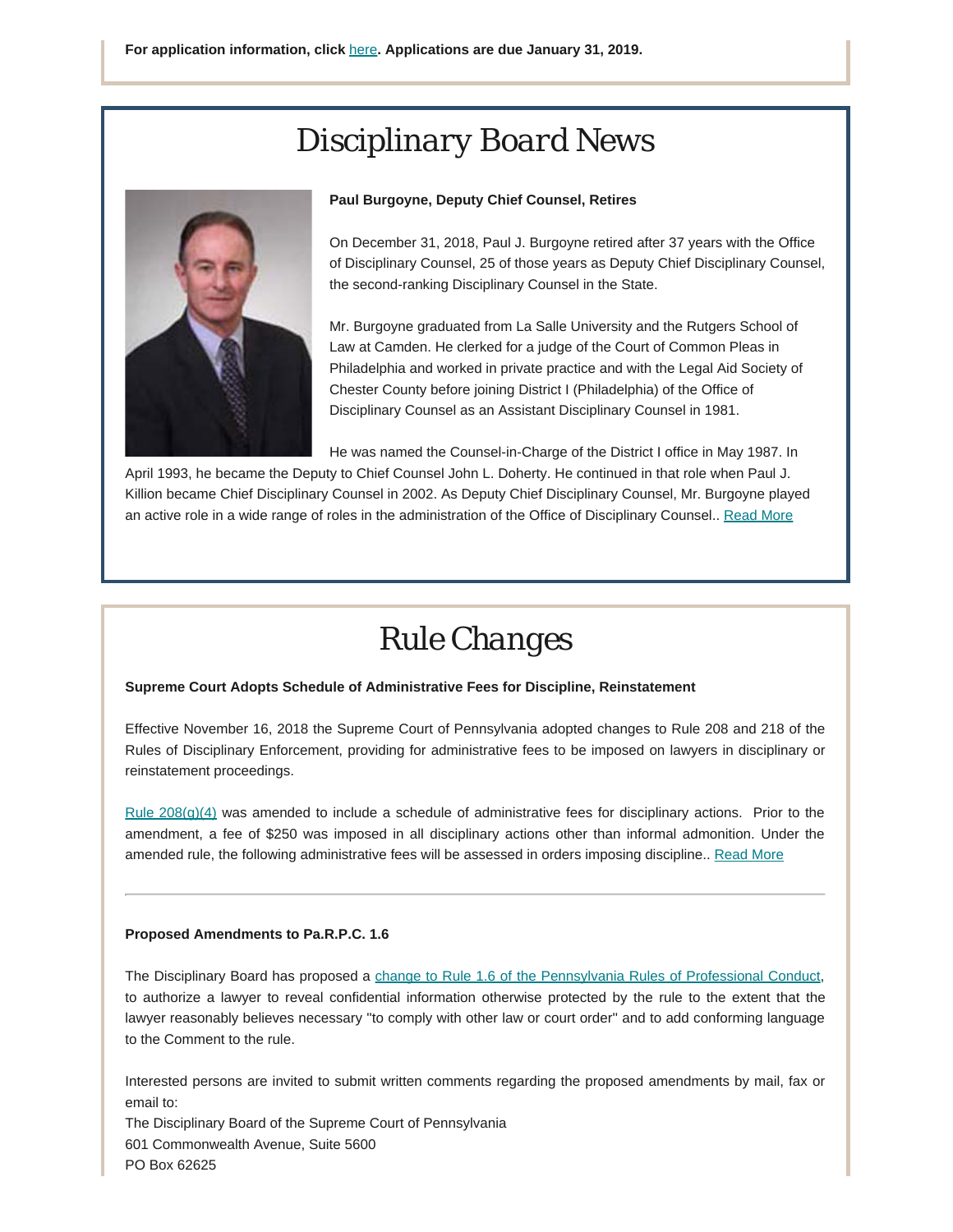Harrisburg, PA 17106-2625 Fax: 717.231.3381 Email: [dboard.comments@pacourts.us](mailto:dboard.comments@pacourts.us?subject=Comments%20Regarding%20Pa.R.D.E.%20208(g))

The deadline for comment submission is February 1, 2019

## *Around the Court*



**The Judicial Conduct Board of Pennsylvania** is an independent board within the judicial branch of the Commonwealth's government created by a constitutional amendment adopted in 1993. The Board is comprised of 12 members, six appointed by the Governor and six appointed by the Supreme Court. The members are a magisterial district judge, a judge of the court of common pleas, and a judge from either the Superior or Commonwealth Court, three attorneys, and six lay persons. No more than six of the members may be of the same political party. The term for members is four years. The Board acts by majority vote.

The Board is the first tier of Pennsylvania's two-tier judicial disciplinary process. The Board investigates and, where warranted, prosecutes charges of misconduct or physical or mental disability by Pennsylvania's judges. All members of Pennsylvania's judiciary are subject to the Board's investigative authority from magisterial district judges to justices of the Supreme Court. After investigation by its legal and investigative staff, the Board determines if there is probable cause of misconduct or disability. Before the Board may make any probable cause determination, the accused judge must be given notice of the allegations and the opportunity to respond. If the Board finds probable cause, it authorizes filing of a formal complaint in the Court of Judicial Discipline (CJD), the second tier of Pennsylvania's disciplinary system. After the filing of a formal complaint, the Board prosecutes the charge(s) against the judge in the CJD where it must prove the charges by clear and convincing evidence. If the Board satisfies its burden of proof, the CJD determines the sanction to be imposed. The sanctions may range from reprimand or censure to removal from office and bar to holding judicial office in the future. The judge may appeal from any sanction imposed by the CJD to the Supreme Court. If a member of the Supreme Court is prosecuted by the Board and sanctioned by the CJD, the justice may appeal to a Special Tribunal made up of judges, decided by lot, from the Commonwealth and Superior Courts. If the CJD dismisses a formal complaint filed by the Board, the Board may appeal to the Supreme Court (or the Special Tribunal if the matter involves a member of the Supreme Court), but the Board appeal is limited to questions of law.

The Pennsylvania Constitution provides that all complaints filed with the Board and all material gathered by the Board in conducting an investigation are not public records and all proceedings of the Board are confidential. From the filing of a formal complaint by the Board in the CJD charging a judicial officer with misconduct or disability, all proceedings before the CJD are matters of public record. For more information about the Board visit [www.jcbpa.org.](http://www.jcbpa.org/)